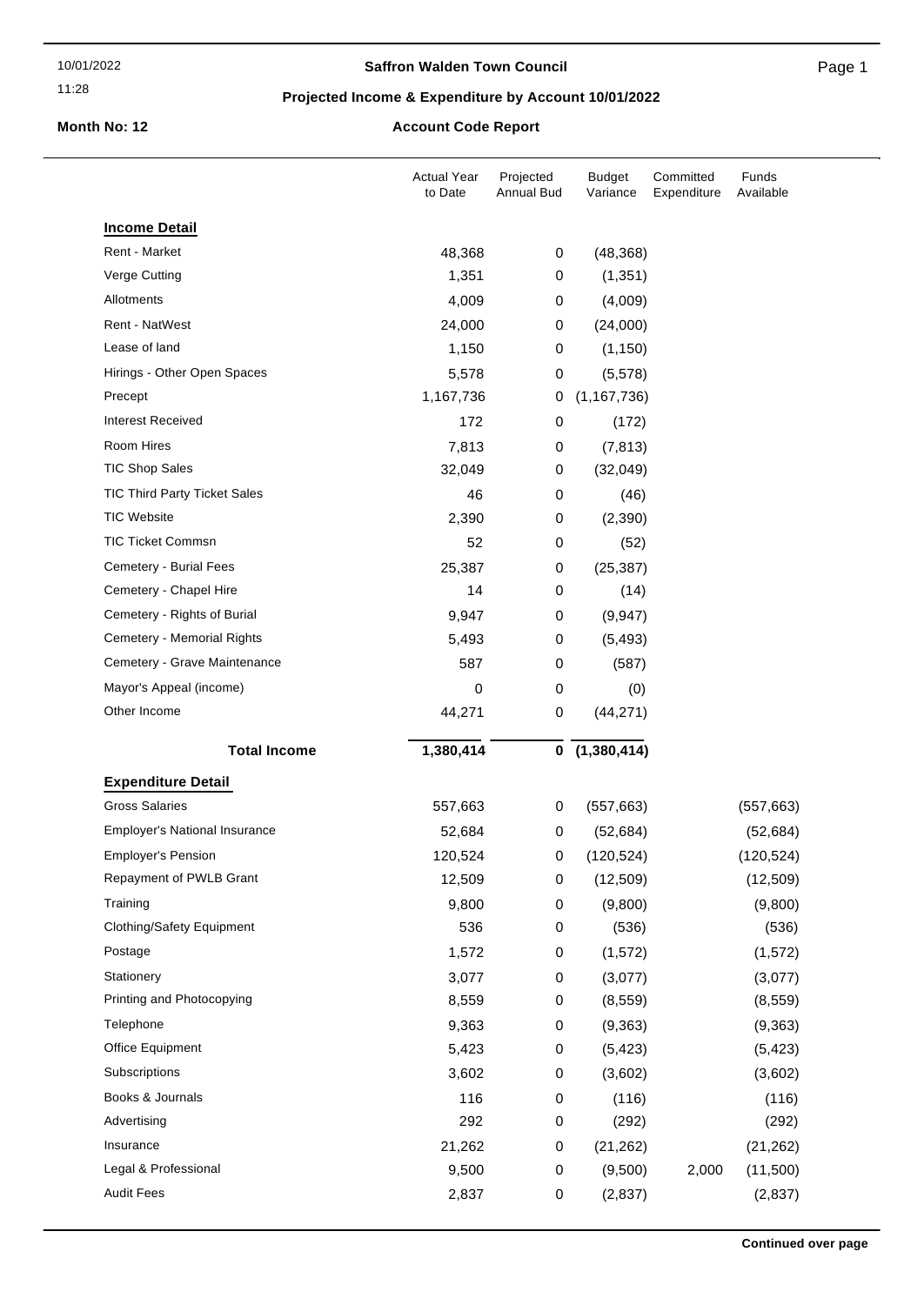#### 11:28

### **Saffron Walden Town Council**

### **Projected Income & Expenditure by Account 10/01/2022**

# **Month No: 12 Account Code Report**

| Inflation Adjustment                  | (47, 584)                     | 0                              | 47,584                    |                          | 47,584             |
|---------------------------------------|-------------------------------|--------------------------------|---------------------------|--------------------------|--------------------|
| <b>PCSO</b>                           | 4,989                         | $\pmb{0}$                      | (4,989)                   | 4,873                    | (9,861)            |
| <b>Hall Hire Grants</b>               | 2,350                         | 0                              | (2,350)                   | 2,650                    | (5,000)            |
| Youth Project                         | 4,025                         | 0                              | (4,025)                   | 5,975                    | (10,000)           |
| Christmas Lights                      | 34,500                        | 0                              | (34,500)                  |                          | (34,500)           |
| Health & Safety                       | 3,050                         | $\pmb{0}$                      | (3,050)                   |                          | (3,050)            |
| Neighbourhood Plan                    | (0)                           | 0                              | 0                         |                          | 0                  |
| Crisis Fund                           | 5,000                         | 0                              | (5,000)                   |                          | (5,000)            |
| <b>Small Grants Scheme</b>            | 4,400                         | 0                              | (4,400)                   | 600                      | (5,000)            |
| CAB                                   | 12,000                        | 0                              | (12,000)                  |                          | (12,000)           |
| <b>Uttlesford Community Transport</b> | 8,500                         | 0                              | (8,500)                   |                          | (8,500)            |
| <b>Civic Events</b>                   | 11,660                        | 0                              | (11,660)                  | 500                      | (12, 160)          |
| Mayoral Allowance                     | 3,000                         | 0                              | (3,000)                   |                          | (3,000)            |
| Robes Repair/Cleaning                 | 600                           | $\pmb{0}$                      | (600)                     |                          | (600)              |
| Flowers/Plants                        | 6,482                         | 0                              | (6, 482)                  |                          | (6, 482)           |
| <b>Tree Work</b>                      | 6,819                         | 0                              | (6, 819)                  | 500                      | (7, 319)           |
| <b>Street Furniture Maintenance</b>   | 4,433                         | $\pmb{0}$                      | (4, 433)                  |                          | (4, 433)           |
| <b>Waste Carriers Licence</b>         | 110                           | 0                              | (110)                     |                          | (110)              |
| Fuel                                  | 3,833                         | $\pmb{0}$                      | (3,833)                   |                          | (3,833)            |
| Vehicle Insurance                     | 5,894                         | 0                              | (5,894)                   |                          | (5,894)            |
| Vehicle Tax                           | 1,060                         | 0                              | (1,060)                   |                          | (1,060)            |
| Vehicle Maintenance                   | 9,116                         | $\pmb{0}$                      | (9, 116)                  |                          | (9, 116)           |
| Equipment                             | 9,971                         | 0                              | (9,971)                   |                          | (9, 971)           |
| <b>CCTV Line Charges</b>              | (4,001)                       | $\pmb{0}$                      | 4,001                     |                          | 4,001              |
| Software Licences                     | 1,585                         | 0                              | (1,585)                   |                          | (1,585)            |
| <b>TIC Website rental</b>             | 1,500                         | 0                              | (1,500)                   |                          | (1,500)            |
| <b>IT Support Contracts</b>           | 18,750                        | $\pmb{0}$                      | (18, 750)                 |                          | (18, 750)          |
| Contract Work 3rd Party               | 12,174                        | 0                              | (12, 174)                 | 750                      | (12, 924)          |
| Maintenance - Planned                 | 53,873                        | 0                              | (53, 873)                 |                          | (53, 873)          |
| PPL/PRS/PEL Licences                  | 778                           | 0                              | (778)                     |                          | (778)              |
| Water/Sewerage                        | 4,815                         | $\pmb{0}$                      | (4, 815)                  |                          | (4, 815)           |
| Gas                                   | 3,327                         | $\pmb{0}$                      | (3,327)                   |                          | (3,327)            |
| Electricity                           | 9,852                         | 0                              | (9, 852)                  |                          | (9,852)            |
| Cleaning                              | 4,598                         | $\pmb{0}$                      | (4,598)                   |                          | (4,598)            |
| Rates                                 | 40,768                        | 0                              | (40, 768)                 |                          | (40, 768)          |
| Rent Payable                          | 21,645                        | 0                              | (21, 645)                 |                          | (21, 645)          |
| <b>TIC Stock Purchases</b>            | 15,988                        | $\mathbf 0$                    | (15,988)                  |                          | (15,988)           |
| Visa Handling Charges                 | 1,870                         | 0                              | (1,870)                   |                          | (1,870)            |
|                                       | <b>Actual Year</b><br>to Date | Projected<br><b>Annual Bud</b> | <b>Budget</b><br>Variance | Committed<br>Expenditure | Funds<br>Available |